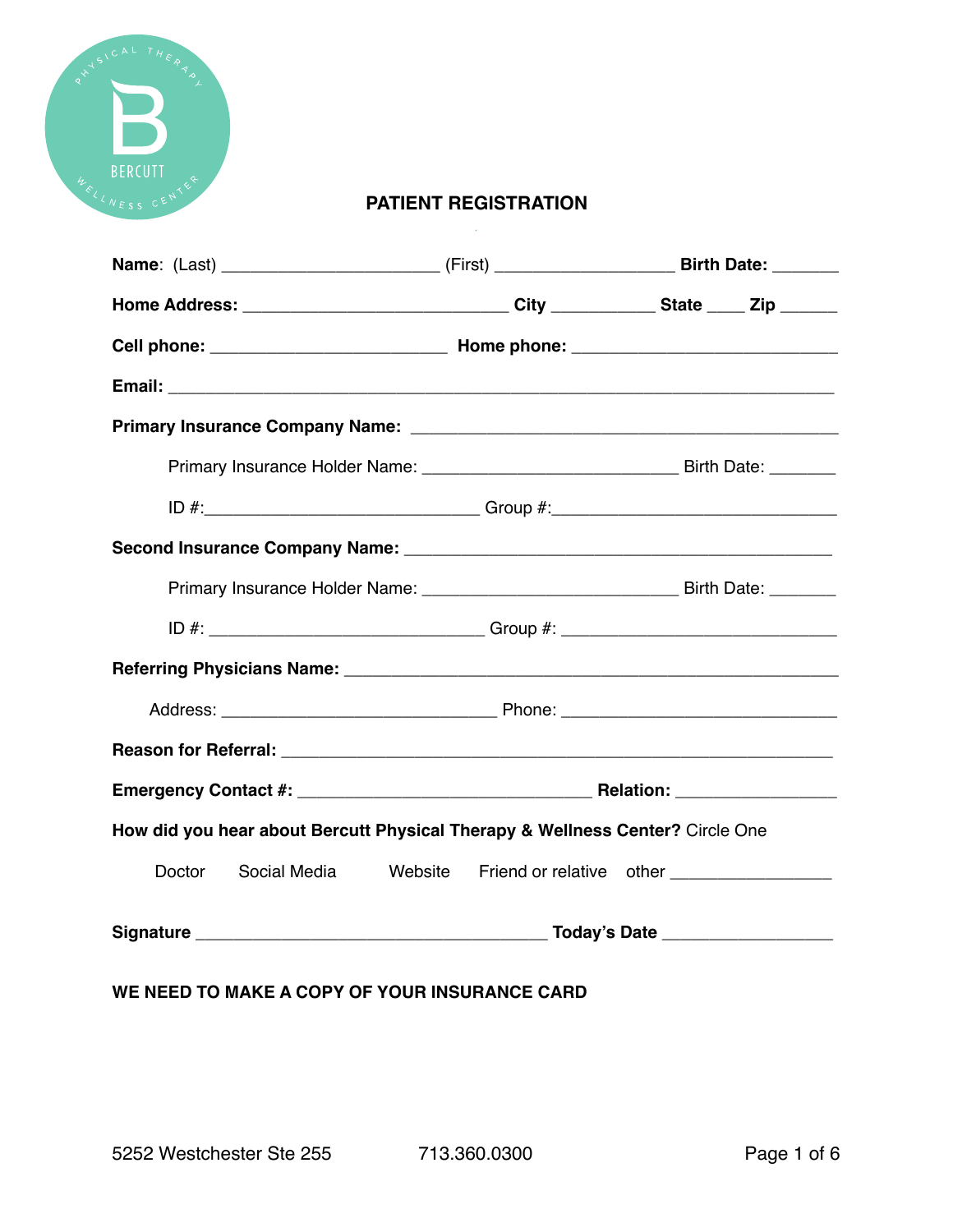## **AUTHORIZATION RECORD**

| <b>Initial Each Box</b>                                                                            |                                                                                                                                                                                                                                                                                                                                                                                                                                                                                                                                                                                                                                                     |
|----------------------------------------------------------------------------------------------------|-----------------------------------------------------------------------------------------------------------------------------------------------------------------------------------------------------------------------------------------------------------------------------------------------------------------------------------------------------------------------------------------------------------------------------------------------------------------------------------------------------------------------------------------------------------------------------------------------------------------------------------------------------|
| <b>Authorization for Treatment</b><br>necessary.                                                   | I give authorization for the performance of such rehabilitation procedures<br>(including dry needle), as permitted by <b>Bercutt Physical Therapy</b> Statues, under the<br>appropriate scope of practice are, in the judgment of my Therapist, deemed                                                                                                                                                                                                                                                                                                                                                                                              |
| <b>Authorization for Release of Medical Information</b><br>receive payment.                        | I agree that <b>Bercutt Physical Therapy</b> may provide information from my<br>medical records to persons involved in my medical care.<br>I authorize the release of medical information necessary to obtain payment of<br>any benefits available to me to Bercutt Physical Therapy for services rendered.<br>I agree that <b>Bercutt Physical Therapy</b> may obtain information from others<br>who have provided medical care to me and and/or are responsible for the payment of<br>all or part of my bills, when this information is needed in order to treat, bill and/or<br>I have read the "Notice of Privacy Practices" mandated by HIPAA. |
| <b>Authorization for Release of Payment</b>                                                        |                                                                                                                                                                                                                                                                                                                                                                                                                                                                                                                                                                                                                                                     |
| <b>Bercutt Physical Therapy for services rendered.</b>                                             | I authorize that direct payment of any benefits available to me be released to                                                                                                                                                                                                                                                                                                                                                                                                                                                                                                                                                                      |
| <b>Patient Agreement</b><br>me during my course of treatment.<br>for all therapy charges incurred. | I agree to pay <b>Bercutt Physical Therapy</b> for charges for services rendered to<br>I agree to pay those charges which may not be covered by my health<br>insurance and are my responsibility, per my insurance benefits.<br>I agree that, in the event of a Workers Comp or PIP case, should the<br>responsible insurance party deny coverage or there is no settlement, I am responsible<br>If I do not pay for charges that are my responsibility, I agree to pay Bercutt Physical<br><b>Therapy</b> collections cost, including attorney and court fees.                                                                                     |
| Medicare, Medicaid and similar benefits<br>claims.                                                 | I agree that the information given to <b>Bercutt Physical Therapy</b> in applying for<br>benefits under Medicare, Medicaid and Maternal or Child Health Services are<br>complete and accurate. I agree that <b>Bercutt Physical Therapy</b> may give the Social<br>Security Administration, or its fiscal intermediary's, information necessary to process                                                                                                                                                                                                                                                                                          |
| <b>Workers Compensation and/or Auto Accident</b><br>process claims.                                | I agree that the information given to <b>Bercutt Physical Therapy</b> in applying for<br>benefits under Workers Compensation and PIP is complete and accurate. I agree that<br><b>Bercutt Physical Therapy</b> may give any intermediary the necessary information to                                                                                                                                                                                                                                                                                                                                                                               |

# **Before continuing, please be sure you have initialed each of the above boxes.**

\_\_\_\_\_\_\_\_\_\_\_\_\_\_\_\_\_\_\_\_\_\_\_ \_\_\_\_\_\_\_\_\_\_\_\_\_\_\_\_\_\_\_\_\_\_\_\_\_\_\_\_\_\_\_\_\_\_ \_\_\_\_\_\_\_\_\_\_

Patient Printed Name Signature of Patient/Legal Representative Date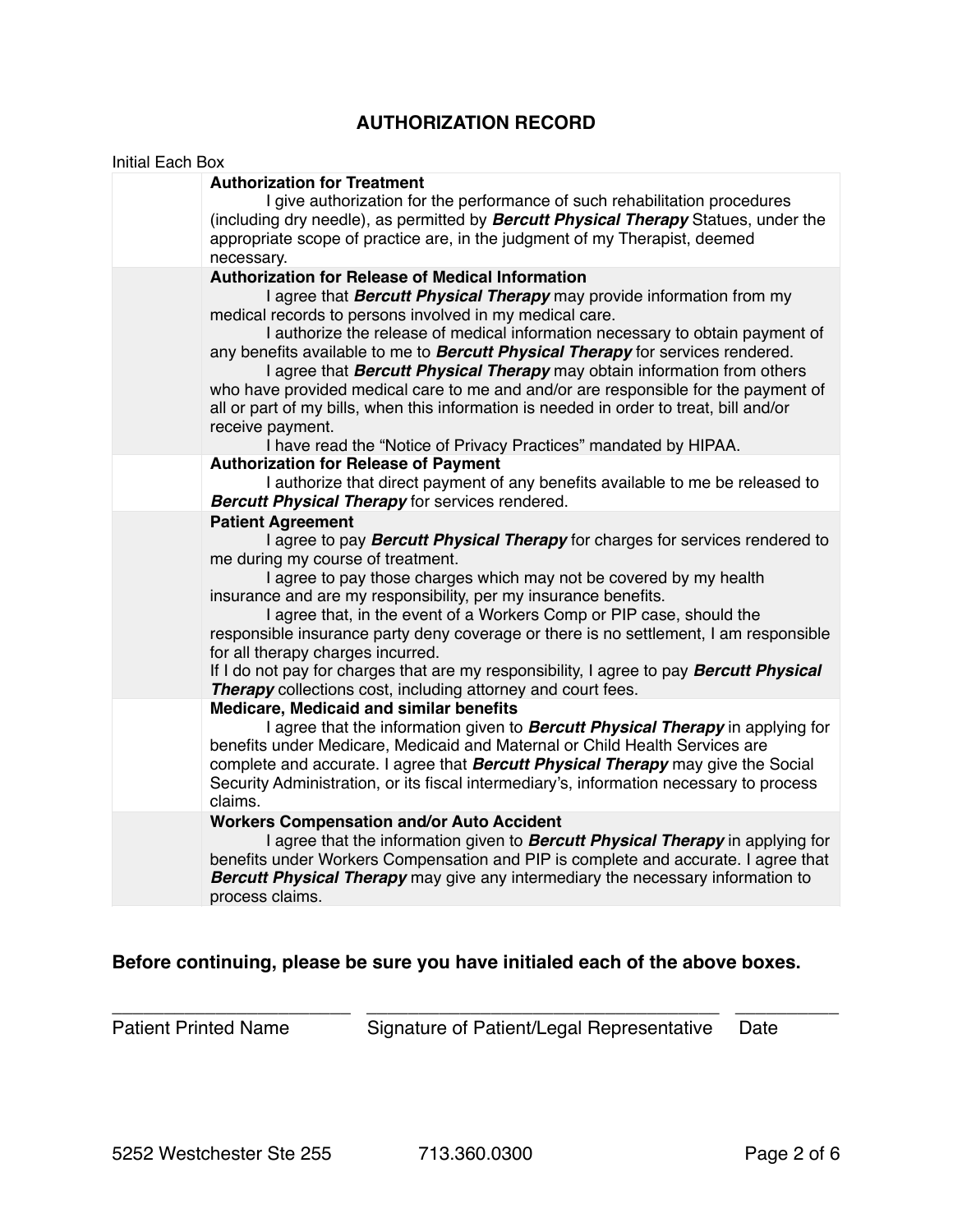### **PATIENT HISTORY**

|                                                                                                                                                                                                                                                                                                                                                                                                                        | Age: Date: 1990 Date:                                                                                                                                                                                                   |  |
|------------------------------------------------------------------------------------------------------------------------------------------------------------------------------------------------------------------------------------------------------------------------------------------------------------------------------------------------------------------------------------------------------------------------|-------------------------------------------------------------------------------------------------------------------------------------------------------------------------------------------------------------------------|--|
| 1. Describe the current problem that brought you here?                                                                                                                                                                                                                                                                                                                                                                 |                                                                                                                                                                                                                         |  |
|                                                                                                                                                                                                                                                                                                                                                                                                                        |                                                                                                                                                                                                                         |  |
| 3. Is the problem related to a specific incident? $Y / N$                                                                                                                                                                                                                                                                                                                                                              |                                                                                                                                                                                                                         |  |
| 4. Since the first episode is it; staying the __same __getting worse __getting better?                                                                                                                                                                                                                                                                                                                                 |                                                                                                                                                                                                                         |  |
| 5. Rate pain on a 0-10 scale, 10 being the worst.                                                                                                                                                                                                                                                                                                                                                                      |                                                                                                                                                                                                                         |  |
| Worse?<br><u> Worse?</u>                                                                                                                                                                                                                                                                                                                                                                                               |                                                                                                                                                                                                                         |  |
| 7. Activities/events that cause or aggravate your symptoms. (Check/circle all that apply)<br>______Sitting greater than _______minutes ________With cough/sneeze/straining<br>______Walking greater than _____minutes<br>______Standing greater than ____minutes<br>______Changing positions (i.e. sit to stand)<br>______Light activity (light housework)<br>_____Vigorous activity/exercise<br>______Sexual activity | _____With laughing/yelling<br>______With lifting/bending<br>_____With cold weather<br>______With triggers: water/key in door<br>With nervousness/anxiety<br>No activity affects the problem<br>$\overline{\phantom{a}}$ |  |
|                                                                                                                                                                                                                                                                                                                                                                                                                        |                                                                                                                                                                                                                         |  |
| 9. How has your lifestyle been altered because of this problem?<br>Social activities (exclude physical activities), specify_                                                                                                                                                                                                                                                                                           |                                                                                                                                                                                                                         |  |
| 10. Rate the severity of this problem from 0 to 10, 0 being no problem, 10 being the                                                                                                                                                                                                                                                                                                                                   |                                                                                                                                                                                                                         |  |

worst.

11. What are your treatment goals?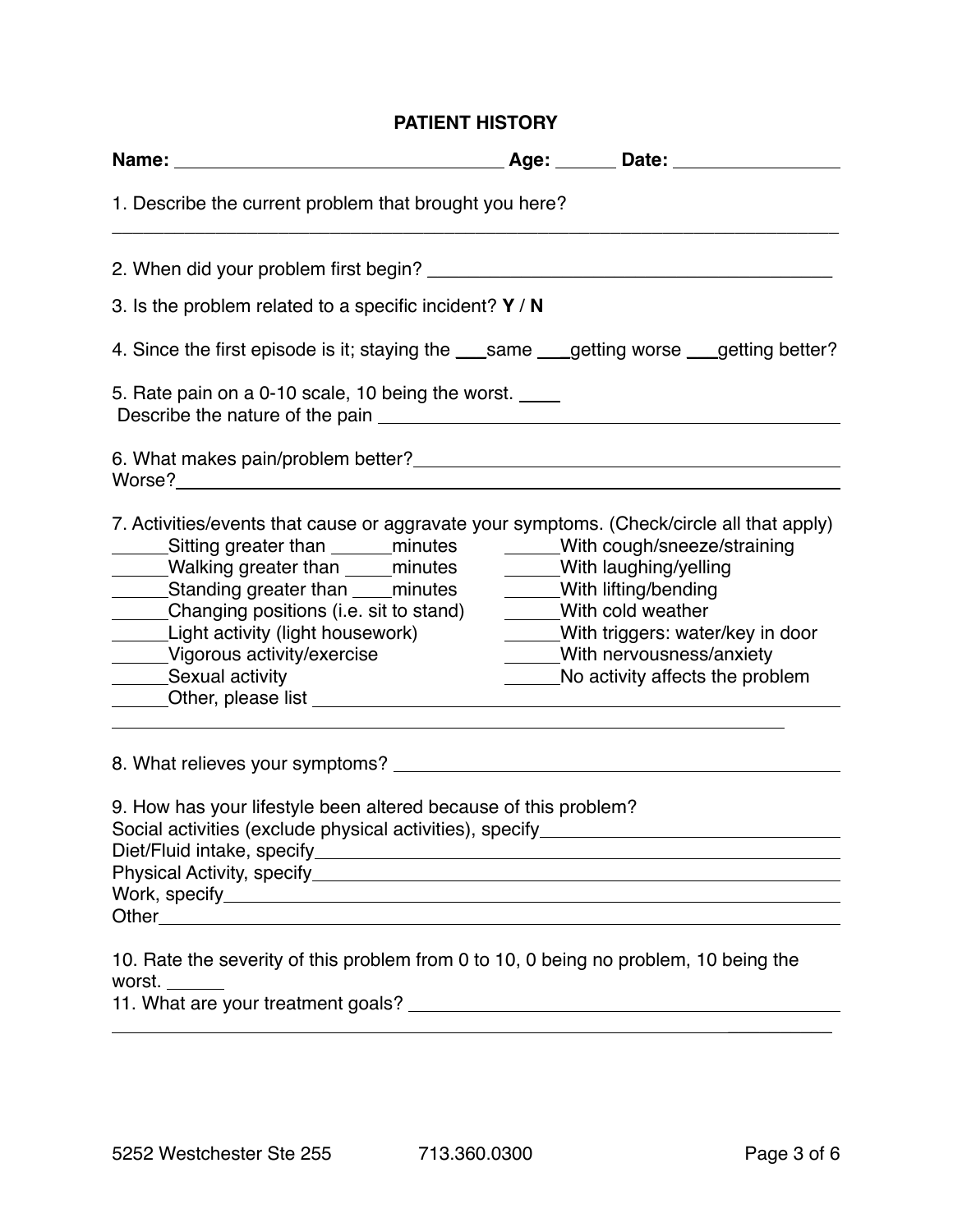|            | Since the onset of your current symptoms have you had:                                                                                                                                                                                                                |                                   |     |                                   |                                                                                                   |  |  |
|------------|-----------------------------------------------------------------------------------------------------------------------------------------------------------------------------------------------------------------------------------------------------------------------|-----------------------------------|-----|-----------------------------------|---------------------------------------------------------------------------------------------------|--|--|
| Y/N        | Fever/chills                                                                                                                                                                                                                                                          |                                   | Y/N |                                   | Malaise(unexplained tiredness)                                                                    |  |  |
| Y/N        | Unexplained weight change Y/N                                                                                                                                                                                                                                         |                                   |     |                                   | Unexplained muscle weakness                                                                       |  |  |
| Y/N        | Dizziness or fainting                                                                                                                                                                                                                                                 | <b>Example 19</b> Y/N             |     |                                   | Night pain/sweats                                                                                 |  |  |
| Y/N        | Change in bowel/bladder function Y/N                                                                                                                                                                                                                                  |                                   |     |                                   | Numbness/tingling                                                                                 |  |  |
| Y/N        | Other/describe expansion of the control of the control of the control of the control of the control of the control of the control of the control of the control of the control of the control of the control of the control of                                        |                                   |     |                                   |                                                                                                   |  |  |
|            | <b>Health History:</b> Date of last physical exam? ________Tests performed ____________                                                                                                                                                                               |                                   |     |                                   |                                                                                                   |  |  |
|            | General Health (circle): Excellent Good Average Fair Poor                                                                                                                                                                                                             |                                   |     |                                   |                                                                                                   |  |  |
|            |                                                                                                                                                                                                                                                                       |                                   |     |                                   | Occupation _____________________Hours/week _______On disability/leave?__________                  |  |  |
|            | Activity restrictions? _______                                                                                                                                                                                                                                        |                                   |     |                                   | Mental Health: Stress level (circle): High Med Low Current psych therapy? Y/N                     |  |  |
|            | Type of Exercise: Network and the state of the state of the state of the state of the state of the state of the                                                                                                                                                       |                                   |     |                                   | Activity/exercise: None 1-2 days/week 3-4 days/week 5+ days/week                                  |  |  |
|            |                                                                                                                                                                                                                                                                       |                                   |     |                                   | Do you have a history of falls? Y / N When?                                                       |  |  |
|            |                                                                                                                                                                                                                                                                       |                                   |     |                                   |                                                                                                   |  |  |
| Cancer     |                                                                                                                                                                                                                                                                       | <b>Stroke</b>                     |     |                                   | Have you ever had any of the following conditions or diagnoses? (Circle all that apply)<br>Asthma |  |  |
|            | <b>Heart Problems</b>                                                                                                                                                                                                                                                 | Epilepsy/seizures                 |     |                                   | Allergies (list below)                                                                            |  |  |
|            | <b>High Blood Pressure</b>                                                                                                                                                                                                                                            | <b>Multiple Sclerosis</b>         |     |                                   | Hypo/Hyper Thyroid                                                                                |  |  |
|            | <b>Hearing Loss</b>                                                                                                                                                                                                                                                   | Head injury                       |     |                                   | Headaches                                                                                         |  |  |
| Anemia     |                                                                                                                                                                                                                                                                       | Osteoporosis                      |     |                                   | <b>Diabetes</b>                                                                                   |  |  |
|            | Low back pain                                                                                                                                                                                                                                                         |                                   |     |                                   | Chronic Fatigue Syndrome Kidney Disease                                                           |  |  |
|            | Vision/eye problems                                                                                                                                                                                                                                                   | Fibromyalgia                      |     |                                   | <b>Physical or Sexual Abuse</b>                                                                   |  |  |
|            | Alcoholism/Drug problem                                                                                                                                                                                                                                               | Arthritic conditions              |     |                                   | <b>Pelvic Pain</b>                                                                                |  |  |
|            | <b>Bone Fractures/Breaks</b>                                                                                                                                                                                                                                          | Irritable Bowel Syndrome HIV/AIDS |     |                                   |                                                                                                   |  |  |
|            | Depression/Anxiety                                                                                                                                                                                                                                                    | Joint replacement                 |     |                                   | Sexually transmitted disease                                                                      |  |  |
|            | TMJ/neck pain<br>Smoking history                                                                                                                                                                                                                                      |                                   |     | Hepatitis                         |                                                                                                   |  |  |
|            | Lung Issues (list below)<br><b>Eating Disorders</b>                                                                                                                                                                                                                   |                                   |     | Other/Describe                    |                                                                                                   |  |  |
|            | <b>Surgical/Procedure History</b>                                                                                                                                                                                                                                     |                                   |     |                                   |                                                                                                   |  |  |
|            |                                                                                                                                                                                                                                                                       |                                   | Y/N |                                   | Surgery for your bladder/prostate                                                                 |  |  |
| Y/N        | Y/N Surgery for your back/spine<br>Surgery for your brain<br>Y/N                                                                                                                                                                                                      |                                   |     | Surgery for your bones/joints     |                                                                                                   |  |  |
| Y/N        | Surgery for female organs<br>Y/N                                                                                                                                                                                                                                      |                                   |     | Surgery for your abdominal organs |                                                                                                   |  |  |
|            | For any Y's please describe                                                                                                                                                                                                                                           |                                   |     |                                   |                                                                                                   |  |  |
|            |                                                                                                                                                                                                                                                                       |                                   |     |                                   |                                                                                                   |  |  |
|            | Ob/Gyn History (Females only)                                                                                                                                                                                                                                         |                                   |     |                                   |                                                                                                   |  |  |
| Y/N        | Childbirth vaginal delivery                                                                                                                                                                                                                                           |                                   |     | Y/N                               | Vaginal dryness                                                                                   |  |  |
| Y/N        | Episiotomy                                                                                                                                                                                                                                                            |                                   |     | Y/N                               | Painful periods                                                                                   |  |  |
| Y/N        | C-section                                                                                                                                                                                                                                                             |                                   |     | Y/N                               | Menopause- when?                                                                                  |  |  |
| Y/N        | Difficult childbirth                                                                                                                                                                                                                                                  |                                   |     | Y/N                               | Painful vaginal penetration                                                                       |  |  |
| Y/N<br>Y/N | Prolapse or organ falling out<br>Other/describe <b>Contract Contract Contract Contract Contract Contract Contract Contract Contract Contract Contract Contract Contract Contract Contract Contract Contract Contract Contract Contract Contract Contract Contract</b> |                                   |     | Y/N                               | Pelvic pain                                                                                       |  |  |
|            |                                                                                                                                                                                                                                                                       |                                   |     |                                   |                                                                                                   |  |  |